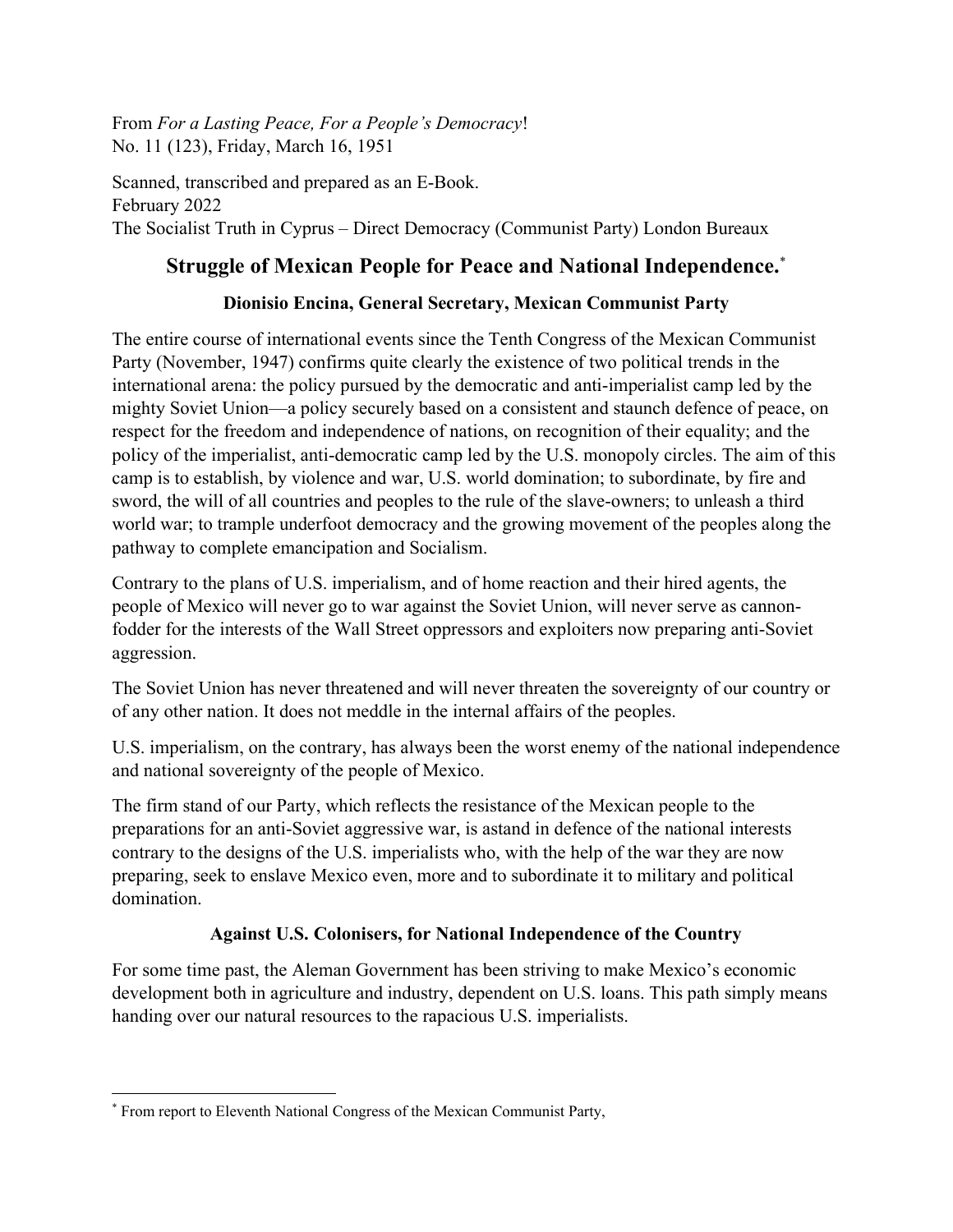In place of the loan which, it was alleged, would save our oil industry (a loan the U.S. imperialists failed to impose due largely to the resistance of the Mexican people who regarded this loan as an encroachment on the national sovereignty), agreements for boring in the areas known as reservations were signed with certain U.S. oil companies. According to these agreements, the U.S. companies will take 50 per cent of the oil produced in these areas over the period necessary to cover the capital investments, and 15 per cent of the total output for a period of 25 years in "compensation" for services.

Another fact is the realisation in practice of the so- called Clayton plan and the Havana Charter which are instruments of U.S. expansion directed at undermining our national economy.

At the same time, U.S. capital investments are increasing in industry, trade and agriculture. In industry, this penetration is effected through the medium of so-called joint enterprises in which the bulk of the capital is American; by means of buying up operating enterprises, as is the case, for example, in the footwear, chemical and other industries; and by opening branch factories of big U.S. monopolies, such as the A & CJSC in Monterey (Anderson & Clayton Joint- Stock Company), slaughter-houses and refrigerating plants in the north of the country, etc.

In the sphere of trade, attempts are being made to force Mexico to buy only from the United States and to sell solely to it or through its mediation. The Government connives at competition, the effects of which are disastrous for the national trade.

Agriculture is controlled, directly or indirectly, by the big U.S. monopolies, with the Anderson & Clayton Company to the fore.

This policy of colonisation gravely affects our economic position.

Official, and obviously under-estimated, figures give the following picture of the rising cost of living: if 1941 be taken as 100, in 1942 the cost of living for a worker was 115.9; in 1943, 151.8; in 1944, 190.7; in 1945, 204.5; in 1946, 255.5; in 1947, 287.6; in 1948, 305.4; in 1949, 321.7; between January and March 1950, 331.2. Since March 1950, the cost of living, due to a number of reasons, soared so steeply that even the President of the Republic had to acknowledge that the rising cost of living was becoming unbearable.

Naturally, this monstrous impoverishment took place to the accompaniment of growing profits for the exploiters.

The foreign debt of Mexico, October 31, 1950, stood at 476.3 million dollars. (Since 1941 alone, the debt shot up by 370.2 million dollars, or more than three billion Mexican pesos). Thus, total indebtedness exceeds the sum of four billion Mexican pesos.

Confronted with such an economic situation, our Party, in addition to organising the struggle of the working population and of all people for a general wage increase, for resolute action against the monstrous cost of living, for price reductions, for controls on a national scale and better living standards for the broad masses of the people, is demanding that a series of essential measures be taken. The Party considers the following measures to be main and vital: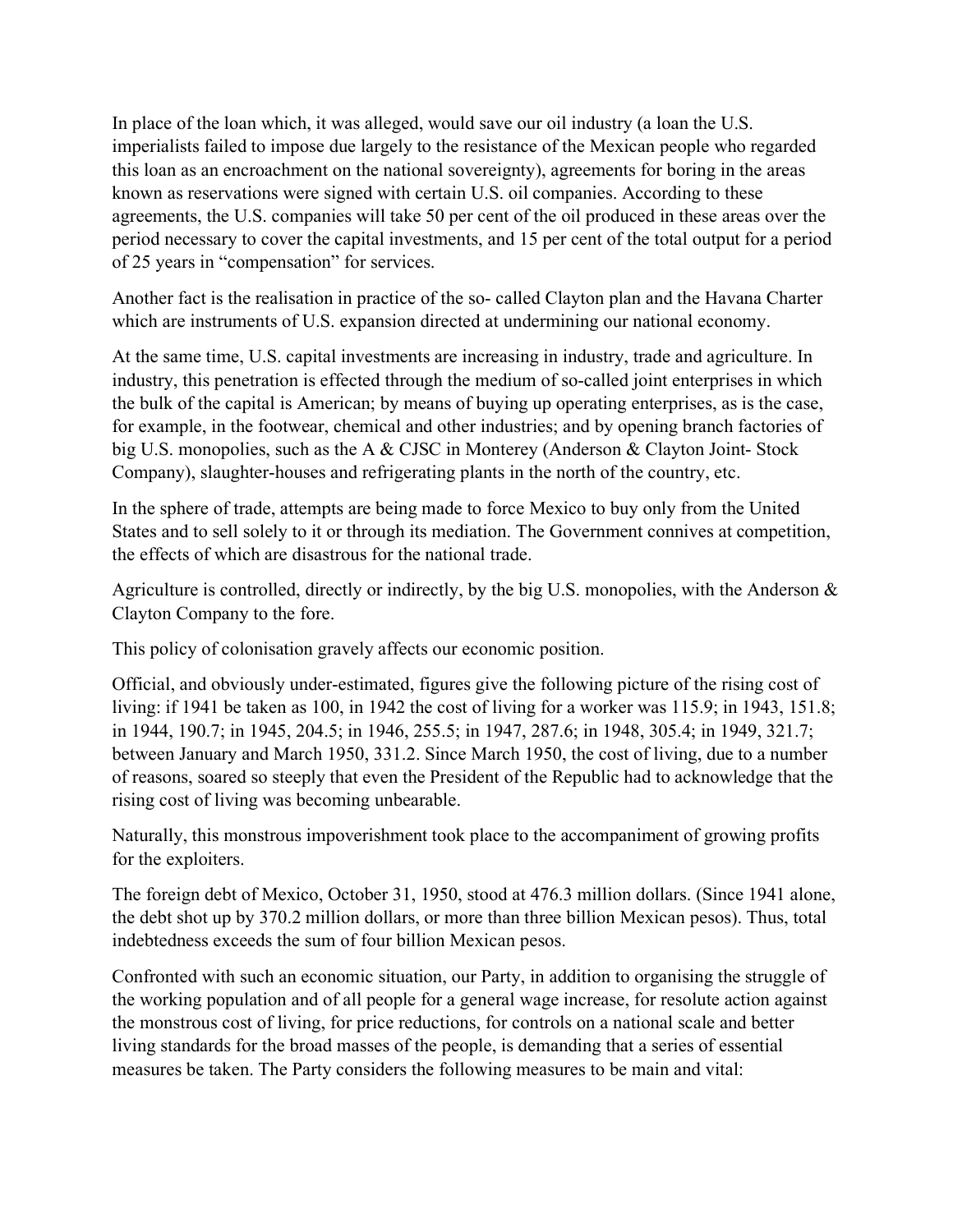Introduction of currency control, control over import and export. End to the plundering of the main sources of national wealth by U.S. imperialism acting through the medium of so-called "joint" companies. A stop to the Government's policy of the "open door" in relation to capital investments by the U.S. imperialists, and tightening of Mexican laws concerning foreign investments. Protection for Mexican industry, banning, for this purpose, the import of those foreign manufactured goods whose competition is disastrous for home production. Industrial and trade exchange with all countries, particularly with the Soviet Union, the People's Democracies and the Chinese People's Republic; the conclusion of trade agreements with these countries. End to the Government's policy of foreign imperialist loans which undermine and enslave the national economy. Nationalisation of the main means of production now in the hands of foreign imperialist corporations. Nationalisation of banks and all enterprises of public utility, to review and annul all concessions granted to imperialist companies and not to permit any extension of the concessions. Strict observance of the national laws prohibiting trusts and monopolies and their disastrous activities levelled against the people, as, for example, those of the "Azukar" jointstock company.

### **Cement Alliance Between Working Class and Peasants**

One of the basic problems of the Mexican revolution is the division of the land among the poor peasants. There are still great latifundia in the country that have not been effected by agrarian reform, Many of them are in the possession of foreigners, mainly Americans, while the number of landless peasants exceeds one and a half million.

The Aleman Government sought not only to end completely the sharing of the land but also to review the redivision already carried out with a view to restoring their former property to the landlords and, at the same time, to protect, under cover of so-called respect, for "small property", the land acquired by landowners in some regions in the country. A considerable part of these new owners are State officials. The rich lands of the Matamoros cotton area, for example, were seized by prominent Government officials including the President himself.

Under these conditions the peasant masses in our country are beginning to realise the need for their own independent organisations which would consistently represent their interests, and ensure an alliance with the proletariat as the sole guarantee of success in the struggle waged by the peasantry.

Our Party played a decisive role in establishing the "General Worker-Peasant Alliance of Mexico" which rallied, in the first instance, workers in the mining and 'oil industries, a considerable section of the textile workers and the peasants in the main regions of the country such as Laguna, Yaqui, Mante, and others. This new organisation is the only national workerpeasant organisation independent of the State. It was formed in spite of open resistance on the part of the Government which set out to destroy this organisation.

All over the country, workers and peasants are courageously resisting the Government's aggressive policy. Outstanding examples of this resistance are the struggle waged by the miners' union, the peasant struggle in the Lagunera region, and the growing movement among the oil workers' and railwaymen unions against the Government-imposed leadership.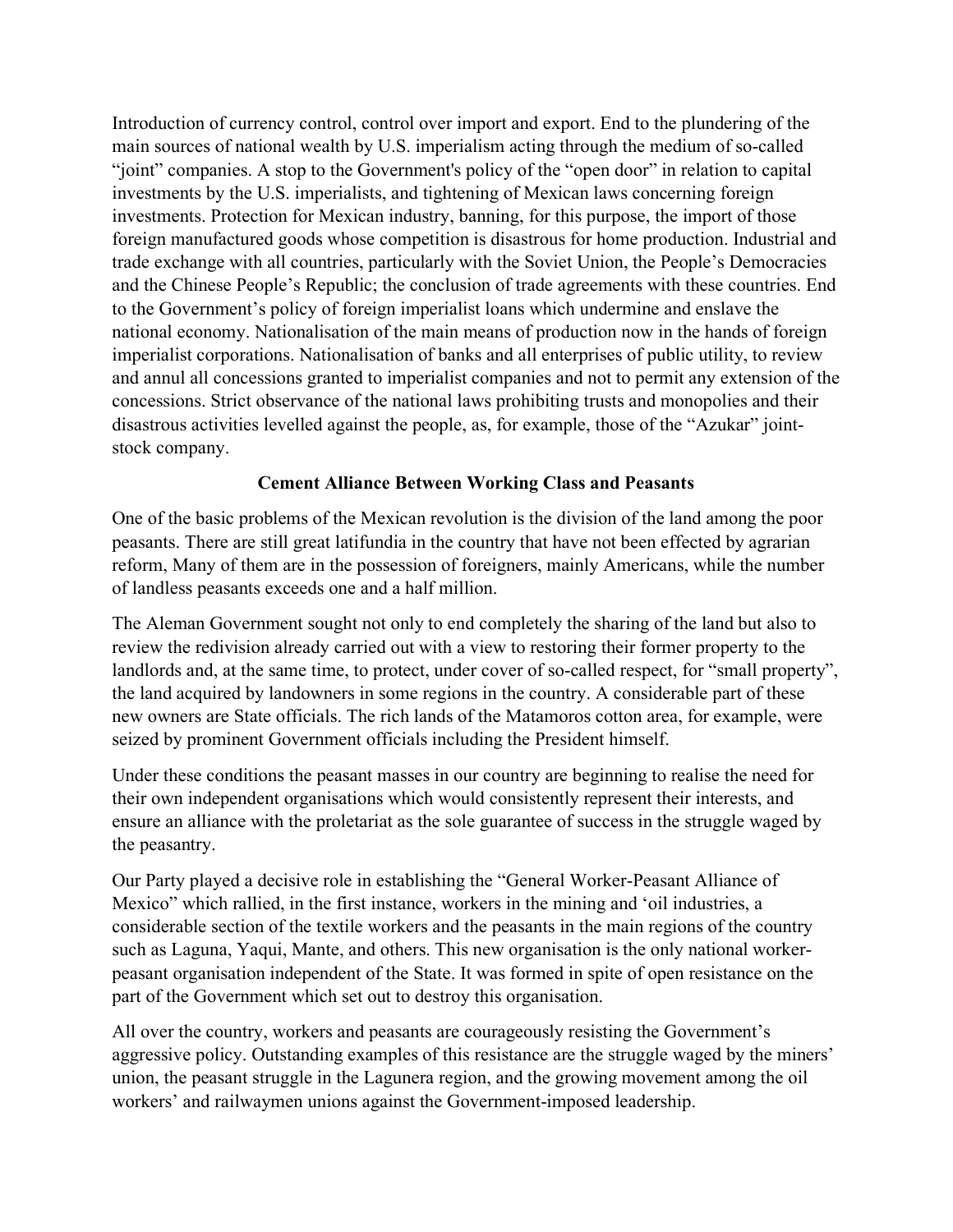#### **National-Democratic Anti-Imperialist Front**

The Mexican working class, guided by the Communist Party, must struggle with renewed vigour in order to defeat the Government's anti-labour policy, resolutely defend the right to strike, and fight for at least a 30 per cent increase in wages and pensions, for the independence of workingclass organisations from the State, for genuine and wide trade union democracy, against corruption and gangsterism.

This struggle must be based on the militant mobilisation of the working class, on its organisation and strength, and the elimination of bourgeois tendencies and agents from its ranks.

The indigenous peoples suffer from a double national yoke: they are oppressed, on the one hand, by U.S. imperialism and, on the other, they suffer from the dominant position of the Mexican nation.

The so-called Mexican revolution did not substantially change the position of the indigenous peoples. Successful completion of the bourgeois- democratic revolution must, inevitably, place before the Mexican working class the task of helping the development of the indigenous peoples into nations. At present, only the proletariat can fulfil this task.

The Mexican nation must always recognise and respect the right of the indigenous peoples to self- determination and also their right to broad administrative regional and local autonomy.

The proletariat is the only class in the country capable of waging the struggle for the right of the indigenous peoples to self-determination and for all their progressive and revolutionary demands. The Communist Party must secure an alliance between the indigenous peoples and the Mexican proletariat and transform them into a reserve for the revolution.

The central task facing the revolutionary and progressive movement in Mexico is to organise a national-democratic, anti-imperialist front which, in, addition to the working class and peasantry, should include the petty bourgeoisie and part of the national bourgeoisie who, together with all other democratic and patriotic elements, are ready to fight against imperialism, for the independence and sovereignty of the country, for consistent realisation of agrarian reform; respect for political and civil rights, and extending these rights to the youth and women; for an economic policy advantageous to the broad masses of the people; for industrial development of the country and a higher standard of living for the working people; for defence of the Constitution and adherence to it; against war and for peace. This national-democratic and antiimperialist front must rely on a close alliance between the working class and peasantry, with the working class playing the leading role.

The main task is struggle for working class unity. This is not a matter of formal unity or of unity for unity's sake, as announced in 1938 by the corrupt leaders, Laborde and Campa, who advanced the slogan: "Unity at all cost'. The unity that we want must be a militant unity. And this unity must find expression in resolute struggle by the workers for higher wages, for the right to strike, which is now in danger, for the independence of the trade unions from the State, for trade union democracy and against corruption. This unity must have a firm basis in each factory.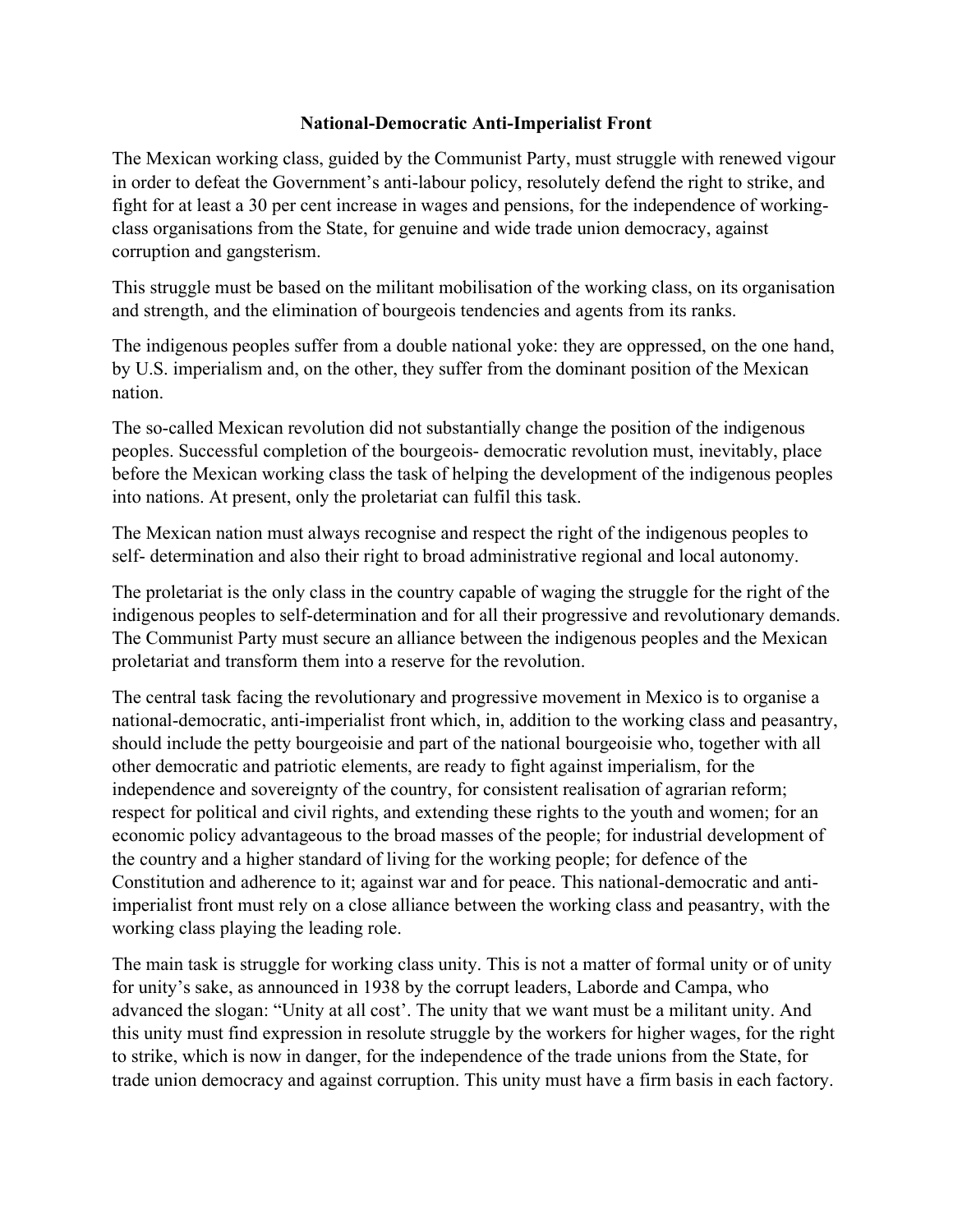This unity calls for a united front of the workers in the various factories and various trade union organisations in the struggle for their specific demands.

The treachery of the reformist leaders—Government agents—must be exposed; it is essential to make clear to the working class that the reformist leaders are betraying the cause of struggle for their economic and political demands, that for a long time past they have been acting as agents of the bourgeoisie inside the Mexican working class movement.

## **Our Party Must Become Real Vanguard of Working Class**

National and international events and the tasks arising from them, call, more so than ever before, for a powerful Party of the working class.

The main organisational task of the Mexican Communist Party is to become a mass Party, closely linked with the working people and with broad masses of the people, with their requirements and aspirations; a Party heading and directing the struggle of these masses. Our Party must become the real vanguard of the working class.

To achieve this main aim it is essential, above all, to educate the entire Party in the spirit of the Marx-Lenin- Stalin teaching, of mastering our invincible theory, in applying it in deciding all problems facing our country. In this way, our Party will be able to find correct solutions and become the vanguard of the working class in Mexico.

Second: while pursuing its political line it is essential for the Party to maintain, through its lower organisations and leading organs, close contact with the masses of the workers in the country. It is essential that it rely on the broad masses of the working people, particularly on the working class. To do this, the Party must study and be thoroughly acquainted with the problems of the working people, give correct solutions to these problems, orientate the working class and successfully guide it in solving its economic and political problems; the Party must stand at the head of all the working people and lead them to victory, heading their revolutionary battles.

Our strength lies solely in the masses. If the Party enjoys their support it will be strong and will possess enormous possibilities for waging the struggle, for rallying the masses.

While supporting the economic demands of the working people, our Party must bring political consciousness into their ranks, explaining to them the historical role of the working class, its decisive and leading role in defeating, in Mexico, the imperialist conspiracy against peace and the independence of the peoples, in order to win complete liberation and national sovereignty, to transform the old, capitalist society into a new, Socialist society and take the Mexican people along the Socialist road.

Pursuing this policy, we shall wage consistent struggle against economism which at present undermines our work.

Third: in order to transform our organisation into a mass Party, it is essential that we give correct leadership to the masses, that a clear political line be elaborated for them and that it be pursued correctly, both as regards strategy and tactics.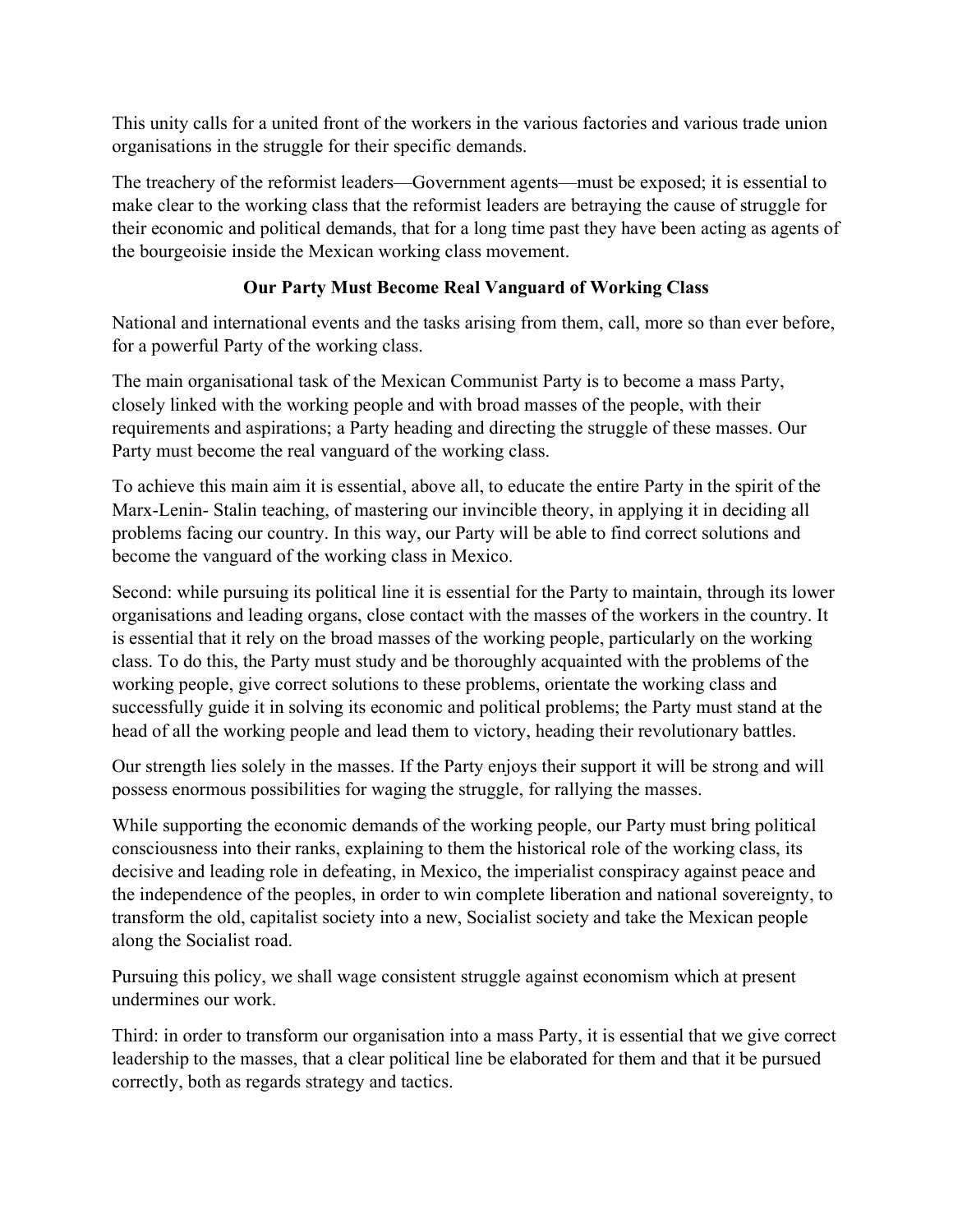By linking up the problems of the broad masses of workers and peasants in our country with the main task of fighting for peace, we will set out along the correct road which will result in our Party becoming a mass Party. At the same time, we must consistently combat sectarianism and opportunism in our ranks.

Sectarianism, which manifests itself mainly in the absence of contact between the Party and the broad masses of the working class and the people, arises from lack of confidence in the masses, in their activity and ability to wage successful struggle.

Sectarianism prevented the Party from establishing the necessary contact with the masses. In the struggle for peace, for example, sectarianism prevented this struggle from being developed on a large-scale, in keeping with the decisions of the World Peace Congress. Due to sectarianism, our activities in defence of peace did not yield the results which could have been achieved.

Opportunism manifests itself mainly in abandoning principles, in the political weakness of the struggle against the enemy, in distorting our political line and deviating from it.

The branch, and, above all, the factory branch, the branch in industry in general, is the basic organisation of our Party.

This means that the Communists must turn mainly to the places where the working class is concentrated. Our principal, task in improving the organisation of the Party is to strengthen the work of the branches in industry and to form new branches in the main industrial enterprises in the country.

We must combat bureaucratism and routine in the work of the Party. In the central leadership and in other leading organs of our Party there are comrades who spend most of their time in the office, who fail to realise that in order to make our Party strong it is necessary to go to the masses, to establish contact with the branches, to help strengthen these branches and guide them.

The principles of democratic centralism call for revolutionary vigilance on the part of the entire Party, vigilance levelled against provocateurs and spies— agents of the enemy; against the traitors expelled from the Party and who recently have intensified their treacherous, anti-Party activities; against any attempt to smuggle into our Party ideas alien to the proletarian nature of our organisation; against any manifestation of opportunism, sectarianism and bourgeois nationalism.

We cannot hope to build a strong Communist Party in Mexico if we do not correctly apply the methods of criticism: and self-criticism in our ranks.

Most important in the organisational work of the Party is the selection of people and of leading cadres, the carrying out of the decisions and verifying their fulfilment.

The role assigned by imperialism to the counter- revolutionary Tito agents has its parallel in Mexico—in the fight waged against the Mexican Communist Party by the gang of provocateurs led by Laborde and Campa.